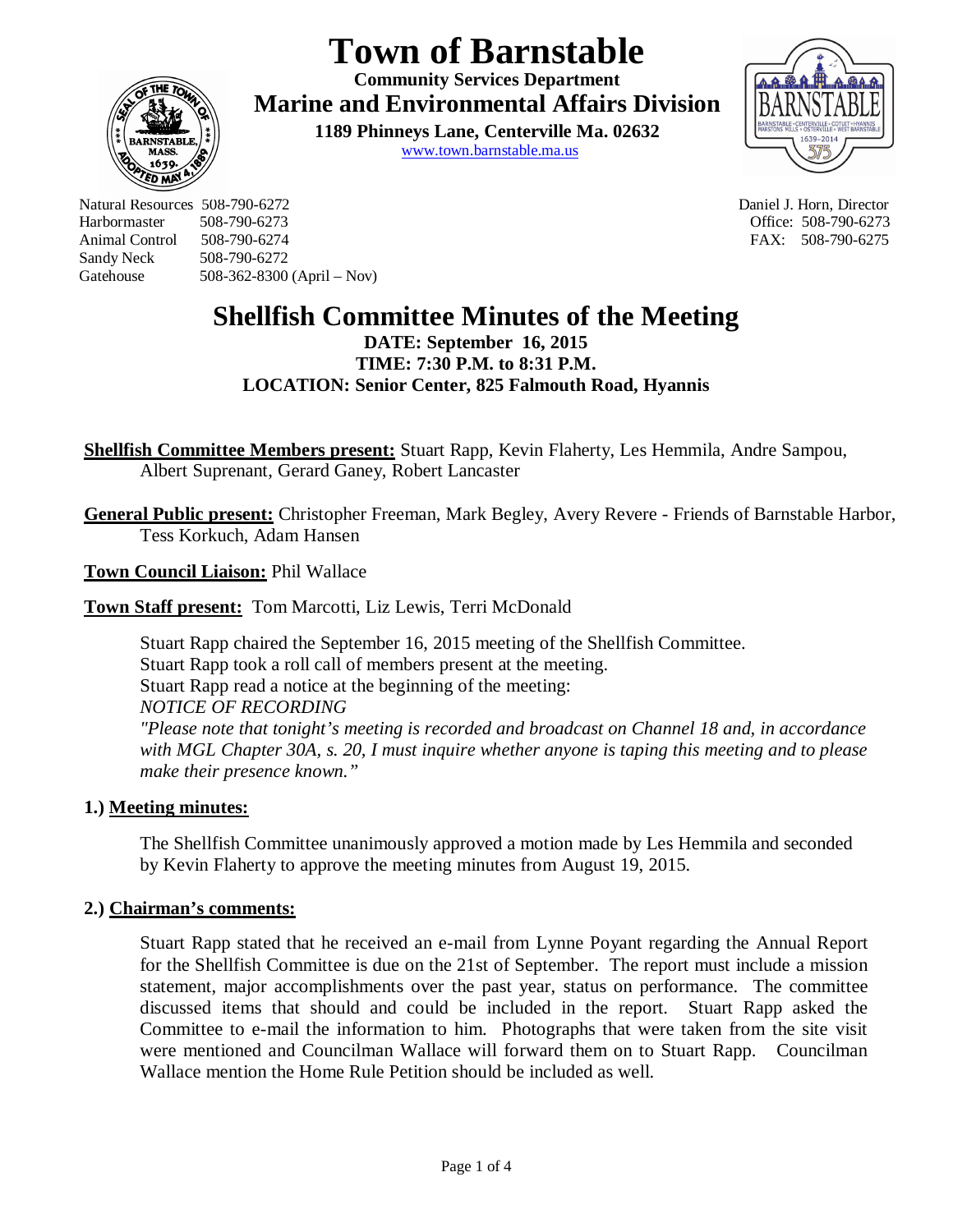Les Hemmila informed the Councilman that there is going to be a lot of opposition to the Home Rule Petition from the Aquaculture Grant Holders and that this information should be passed on the Council.

#### **3.) Natural Resource Propagation Report:**

Tom Marcotti reported that NR anticipates closing the area of Calves Pasture Point after the DMF opens it on or about December 15, 2015 to put oyster seed. The seed will be free planted for the winter.

Oyster season will start Wednesday, November 4, 2015. It will not be a banner year as in the last couple of years.

As certified by DMF, the shellfish relay areas listed below will be open to shellfishing as of Wednesday, September 23, 2015

- **Bluff Point Relay Area** (Cotuit Bay) 600 bushels
- **Cordwood Lane Relay Area (Northern Portion)** DMF/SC 21.21 (Cotuit Bay)

1,200 bushels of quahogs from the Taunton River were planted in these areas 600 bushels each area.

Free planted 160,000 scallops today (September 16, 2015) in the Three Bay area purchased from Taylor Cultured Seafood. The area was scouted prior to planting via divers and wild stock was found in these areas.

Last year we planted in Cotuit Bay and an area in Sepuit River. This year the rest of Sepuit River. Less Hemmila asked why the scallops were not planted closer to shore that was more accessible to shellfishers. Tom Marcotti and Liz Lewis explained that the scallops need deeper water and that the scallops that were planted last year in shallow water were predicated by blue crabs, conch and seagulls.

Tom Marcotti reported that there were 2,229 Resident Shellfish Permits sold to date, down by 2 from last year, 217 Non-Resident Shellfish Permits up by 26 from last year and 52 Seasonal Shellfish Permits down by 6 from last year.

#### **4.) Status of pending pier applications before the Conservation Committee**

No pier applications.

Beach Nourishment Project collaboration between four property owners on Ocean View Road, Cotuit. Work proposed to be done is above mean high water does not impact shellfish. Project was discussed.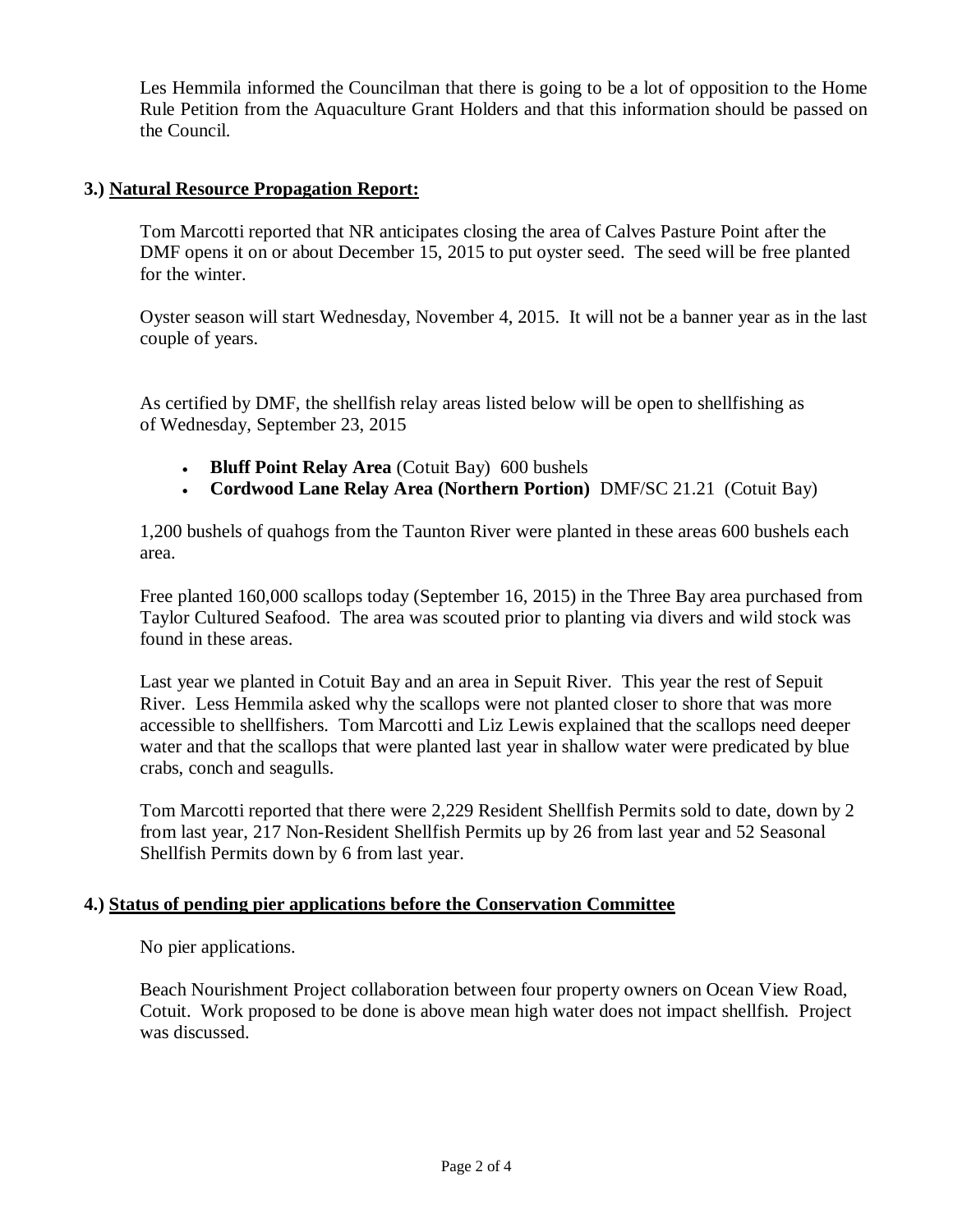#### **5.) Old Business**

Further discussion regarding an escalator dredge. Tabled until next meeting.

#### **6.) New Business**

- Discussion of "out of town" shellfish license holder parking. Tabled to next meeting.
- Discussion and vote on the transfer of shellfish aquaculture license number 96-14 from Tess Korkuch to Kevin Flaherty.

Tess Korkuch stated that she and her husband have been working the grant site for 15 years. Her husband died last year, she has been trying to work it but is unable to continue, she believes that Kevin Flaherty would be a good steward.

Stuart Rapp asked Kevin Flaherty what his intentions were for the grant. Kevin stated that he is planning on 3/4 acre for oysters and 1 1/4 for steamer nets. He currently has 1 acre site on the south side, this site is on the north side.

Kevin Flaherty then recused himself from the meeting. Tom Marcotti was questioned on the productivity of Kevin Flaherty's current grant site; the response was there are no problems.

The committee unanimously approved a motion made by Al Surprenant and seconded by Gerard Ganey to recommend approval of the transfer.

#### **7.) Miscellaneous:**

A letter was handed out to the board as requested explaining Natural Resources rationale for limiting the acreage to 2 acre parcels per entity. (Attached)

Les Hemmila requested an update on the status of the proposed aquaculture regulations.

Phil Wallace gave the following updates:

- Sandy Neck is open to Trail 6.
- The conservation restriction for the 14.1 Acres on Sandy Neck was submitted to the Nature Conservancy and was refused so Town Council is looking into other options.
- Town Manager is not seeking reappointment of his contract and his last day will be June 30, 2016.
- The proposed aquaculture regulation changes are still under advisement of the Town Manager.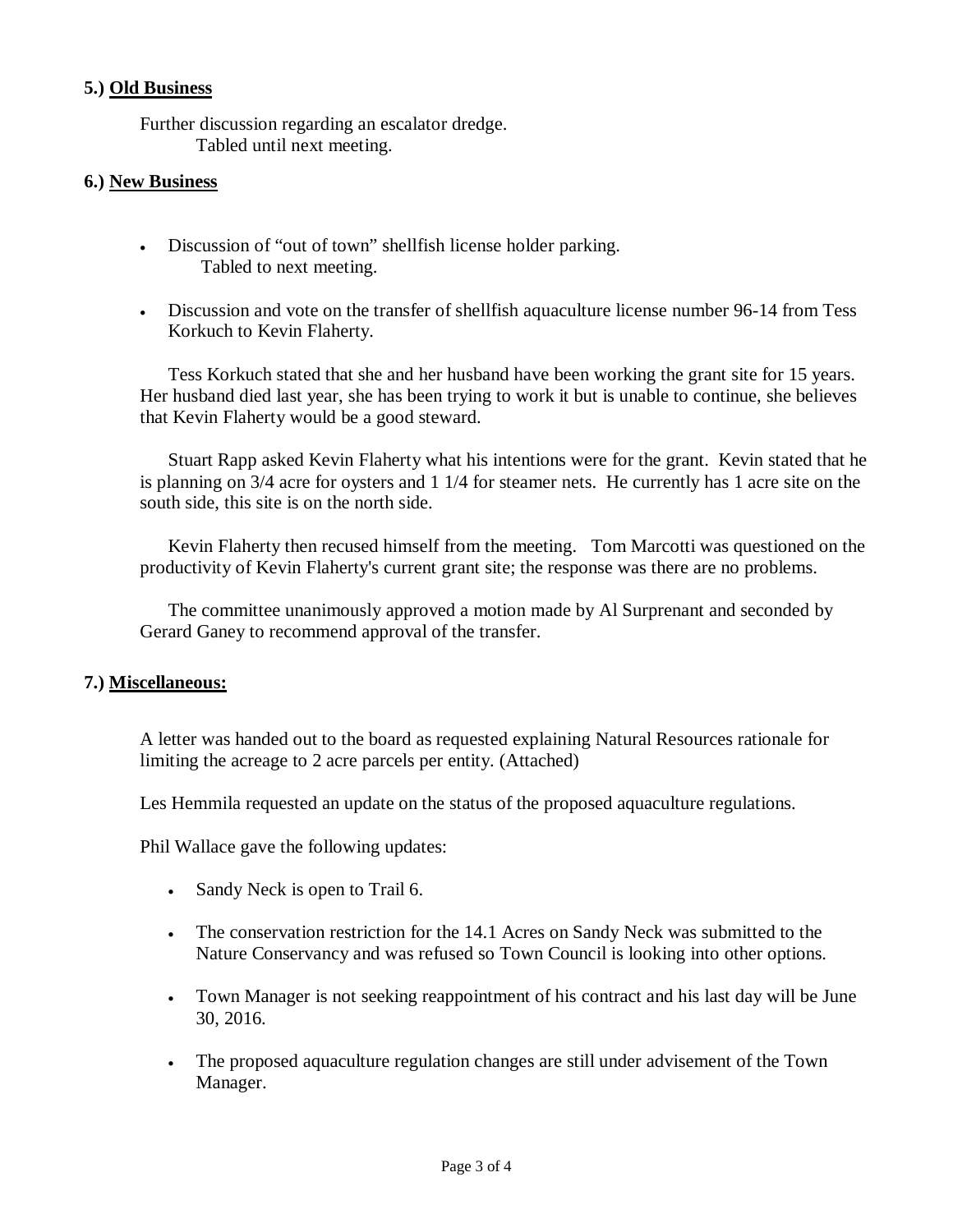Avery Revere, President of Friends of Barnstable Harbor spoke regarding talks that Friends of Barnstable Harbor has had with the Town. One topic that has come up is proposing to the Town to reserve some spots at Barnstable Harbor for commercial shellfishermen. She would like to get some feedback from commercial shellfishermen regarding their needs and ideas to make that area more shellfishermen friendly.

The Shellfish Committee unanimously approved a motion made by Kevin Flaherty and seconded by Al Suprenant to adjourn the meeting at 8:31 p.m.

Next Meeting will be held at the Senior Center, 825 Falmouth Road, Hyannis on October 21, 2015 at 7:30pm

Respectfully submitted,

Terri McDonald, Administrative Assistant